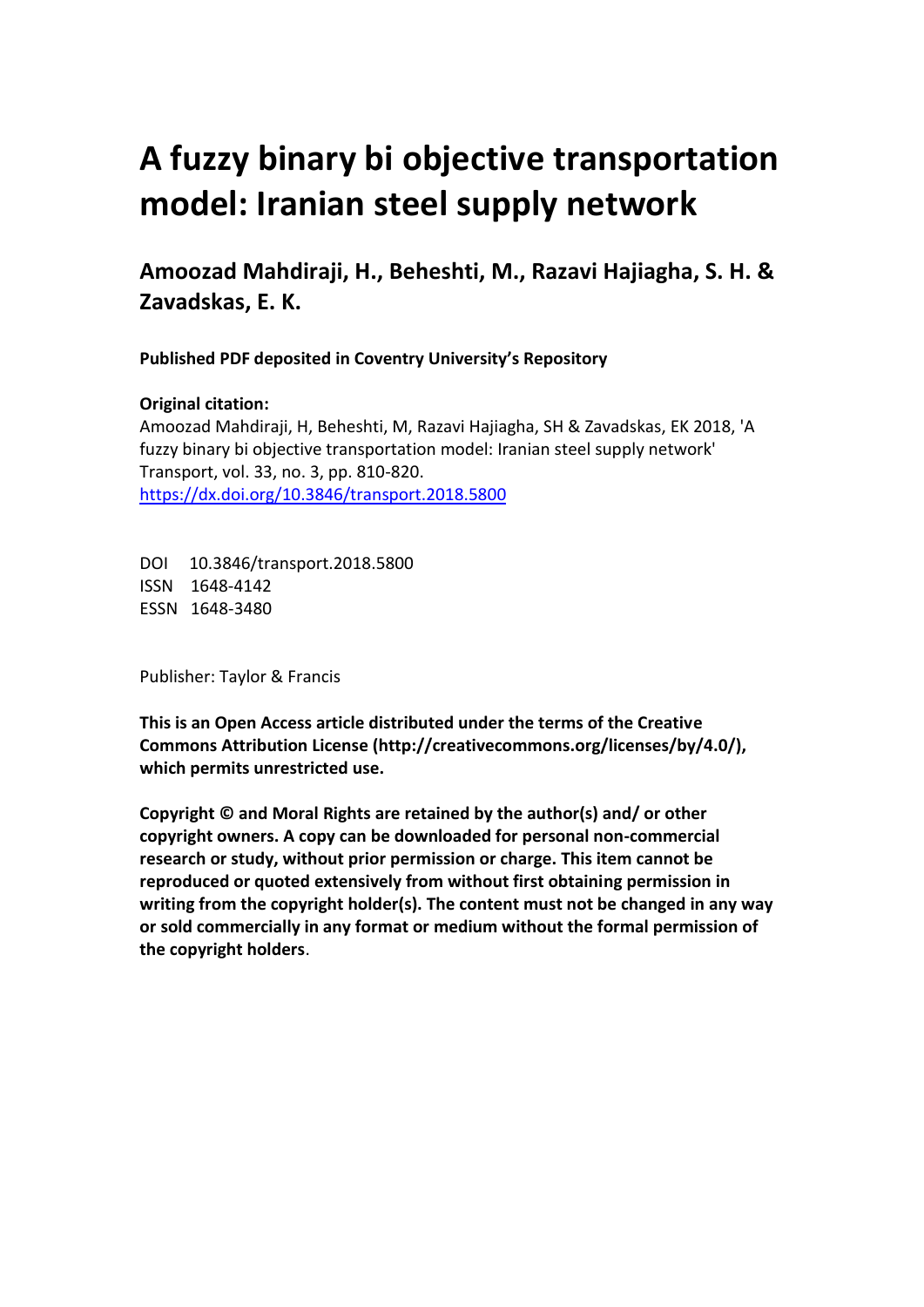

# **IRANIAN STEEL SUPPLY NETWORK A FUZZY BINARY BI OBJECTIVE TRANSPORTATION MODEL:**

#### Hannan AMOOZAD MAHDIRAJI<sup>1\*</sup>, Moein BEHESHTI<sup>2</sup>, Seyed HosseinRAZAVI HAJIAGHA<sup>3</sup>, Edmundas Kazimieras ZAVADSKAS4

*1Faculty of Management, University of Tehran, Tehran, Iran 2Dept of Management, University of Tehran, Kish, Iran 3Dept of Management, Khatam University, Tehran, Iran 4Institute of Sustainable Construction, Vilnius Gediminas Technical University, Vilnius, Lithuania* 

Received 22 August 2016; revised 28 January 2017; accepted 18 February 2017

**Abstract.** Prominent influence of transportation costs on supply chain overall profit indicates the importance and emergence of transportation optimization models. Regarding this issue and in view of realistic situation consisting of non-deterministic information, in this research optimizing inbound and outbound transportation costs of a multi echelon supply chain has been considered. To deal with uncertain time deliveries and pricing strategies adopted by different members of supply chain, in conjunction with unpredictable demand rate, fuzzy logic and specifically Trapezoidal Fuzzy Numbers (TrFNs) are included. After designing a fuzzy binary multi objective model based upon structural assumptions, the solving approach is proposed and the model is employed on Iranian steel supply network to illustrate the potential and advantages of our scheduled model. The bi-objective mixed integer fuzzy programming model presents and encompasses many realistic circumstances making the model applicable in network transportation cases.

**Keywords:** fuzzy sets, transportation problem, binary bi objective models, supply network, optimization.

#### **Introduction**

Transportation Problems (TPs) are used since the organization of human beings in to society, and today they have wide ranging applications such as scheduling, production, investment, plant location, inventory control, employment scheduling and many others (Ebrahimnejad 2014). Various models of TP are lucidly explained for the benefit of common readers (Alam, Rastogi 2011). During recent years, logistics network design has deservedly received a great deal of attention as one of the most important fields in Supply Chain Management (SCM) (Jin *et al.* 2011). Due to global economy downturn and competitive business environment, logistic and SCM play an important role for any firms to reduce their operations cost and enhance their competitive advantage; however, logistic cost structure is still high as a result of ineffective planning. Actually, transportation cost, the largest logistic cost component, is continuously increasing annually (Rianthong, Dumrongsiri 2012).

The solution to TP was originally developed by Hitchcock and was later advanced by Koopmans (Alam, Rastogi 2011). Their contributions motivated scholars to develop various transportation methods involving a number of shipping sources and a number of destinations (Sharma *et al.* 2012).

 tachalapathy 2014). Fuzzy sets, stochastic programming Suppose a company has m warehouses and n retail outlets. A single product is to be shipped from the warehouses to the outlets. Remark that each warehouse has a given level of supply, and each outlet has a given level of demand. Moreover, the transportation costs between every pair of warehouse and outlet is achievable, and these costs are assumed to be linear. The problem of interest is to determine an optimal transportation sketch between the warehouses and the outlets, subject to the specified supply and demand constraints or any other structural or organizational limitations. Generally, we presuppose that transportation costs, values of demand and supplies are crisp; as a matter of fact, decision makers need to consider common errors and inaccuracy of data and evidences for cost parameters, demand or supply rates (Samuel, Venka-

\*Corresponding author. E-mail: *h.amoozad@ut.ac.ir* 

Copyright © 2018 The Author(s). Published by VGTU Press

This is an Open Access article distributed under the terms of the Creative Commons Attribution License [\(http://creativecommons.org/licenses/by/4.0/](http://creativecommons.org/licenses/by/4.0/)), which permits unrestricted use, distribution, and reproduction in any medium, provided the original author and source are credited.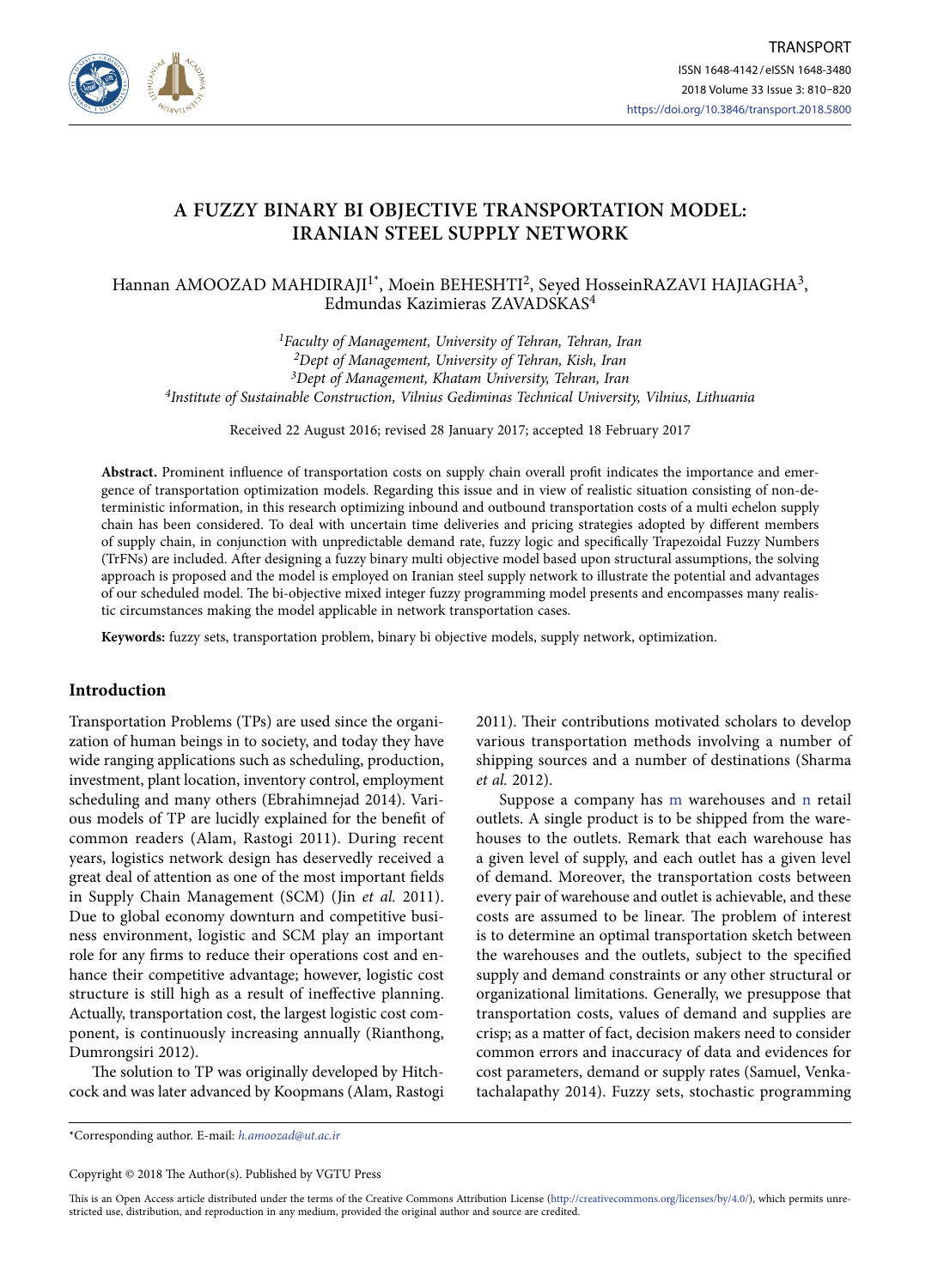or grey numbers are widely implemented by researchers to discuss uncertainty circumstances of TP. Zimmermann (1978) uncovered that fuzzy linear programming method is usually efficient and accurate in uncertain circumstances.

 a fuzzy mixed integer programming model based on fuzzy In this paper we have considered an unlimited two echelon supply chain including suppliers from  $i = \{1, 2, 3, ..., m\}$  and retailers from  $j = \{1, 2, 3, ..., n\}$  supporting the transportation system of single product supply chain on the basis of three possible transportation mode. Moreover, the demand function in our proposed system is on fuzzy numbers due to market uncertainty in order to consider the possible market changes. Furthermore, this model enables optimization for a more advanced multi dominance TP to improve the price, transportation costs and time simultaneously. The main purpose of our research is modelling SC transportation system upon fuzzy demands, fuzzy time deliveries and fuzzy transportation costs; besides, using a new 0–1 binary method to optimize transportation procedure and to minimize total transportation cost of proposed supply chain. We have developed parameters for this purpose. Remain of the paper is organized as follows. First of all, Fuzzy Transportation Problem (FTP) considering related researches in introduced. After, preliminaries of fuzzy sets and theory is illustrated; subsequently, our fuzzy binary bi objective TP regarding structure, assumptions, model and solving approach is illustrated. Finally a case study related to Iranian steel industry and related supply network is presented and the proposed model is applied.

#### **1. Fuzzy transportation problem**

 structure to the models and algorithms of the standard TP Since the identification of the TP in 1941 and its efficient solution by the simplex method in 1947, several researchers have developed models and algorithms in different situations having different variables; being similar in (Alam, Rastogi 2011). TP is one of the fundamental problems of network flow usually used to minimize the transportation cost for industries with numerous resources and destinations while satisfying the supply limit and demand requirement (Sharma *et al.* 2012). Classical TP aims to minimize the total cost for shipping various capacities of commodities on the requirement of destinations from the available sources. TP model often can be built as a linear programming model or an NP-hard problem.

Generally the transportation cost of one unit of a commodity is depending on the source and the destination (Purusotham, Murthy 2012). Many practical logistics problems may be more complex than the general model (Stević *et al.* 2017; Petraška *et al.* 2017, etc.). As an extended model, multi-product TP selects the best route considering several kinds of products (Jin *et al.* 2011).

The general TP can be solved by the simplex method; nevertheless, simpler method for generating optimal solutions for bi-criteria TP from which the best transportation

plan can be selected by the decision maker is previously figured (Alam, Rastogi 2011).

Considering uncertainty in TPs modeling is a fact that scholars need to consider in their researches. Dealing with uncertain circumstances are categorized in 3 clusters: (1) Statistic and probability; (2) Fuzzy sets theory; (3) Grey system (Liu, Lin 2006; Amoozad Mahdiraji *et al.*  2016). Deng (1989) introduced Grey theory and there's been a massive amount of researches on this theory. i.e. Amoozad Mahdiraji *et al.* (2011, 2016), Razavi Hajiagha *et al.* (2014). Although the advantage of this theory is that it presupposes the probability distribution or membership function form of information (Li *et al.* 2014; Amoozad Mahdiraji *et al.* 2016) and scholars used this method to solve TP (Bai *et al.* 2004); nonetheless, we propose a new fuzzy binary approach to optimize supply chain considering time and cost as two treasure resources that every manager needs to minimize. Fuzzy logic and fuzzy numbers are the main tools performing for this purpose.

Chanas *et al.* (1984) worked on TP considering supplies and demands being fuzzy and solved them via parametric programming method, TP has also been investigated conditions that cost coefficients were assumed to be fuzzy. Chanas and Kuchta (1996) solved this case upon crisp objective function after its conversion to a bi criterial function. Supplies, demands and conveyance capacities were presupposed in Trapezoidal Fuzzy Number (TrFN) sets and TP got solved in a parametric approach (Jiménez, Verdegay 1998, 1999). Optimal solution of TP with fuzzy demand and fuzzy product was identified by Chiang (2005). Furthermore, some new approaches for solving FTPs were proposed (Basirzadeh 2011; Kumar *et al.* 2010; Güzel 2010). Lin (2009) employed a genetic algorithm to solve TP with fuzzy demand and supply coefficients and ranking fuzzy numbers with signed-distance measurement were applied for the evaluation and selection of the algorithm. Pandian and Natarajan (2010) denoted a new algorithm namely, fuzzy zero point method for finding fuzzy optimal solution for such FTP in which the transportation cost, supply and demand are represented by TrFNs.

In 2012 mathematical models for optimal production, inventory and transportation planning with direct shipment was proposed (Poonam *et al.* 2012; Mohanaselvi, Ganesan 2012; Ritha, Vinotha 2009). Similarly, some revised simplex methods on fuzzy logic and fuzzy numbers were proposed for solving TP (Kumar, Murugesan 2012; Gani *et al.* 2011). Jin *et al.* (2011) presented a multi-product two-stage TP model with multi-time period and inventory using priority-based genetic algorithm. Scholars have also used type-2 fuzzy parameters in the resent years (Kundu *et al.* 2015; Liu *et al.* 2014; Pramanik *et al.* 2015). Kocken and Sivri (2016) set fuzzy cost coefficients, fuzzy supplies, fuzzy demands and fuzzy conveyances to develop a parametric method to generate all optimal solutions of fuzzy solid TP.

Considering the purpose of our research, which targets modelling unlimited two echelon supply chain TP with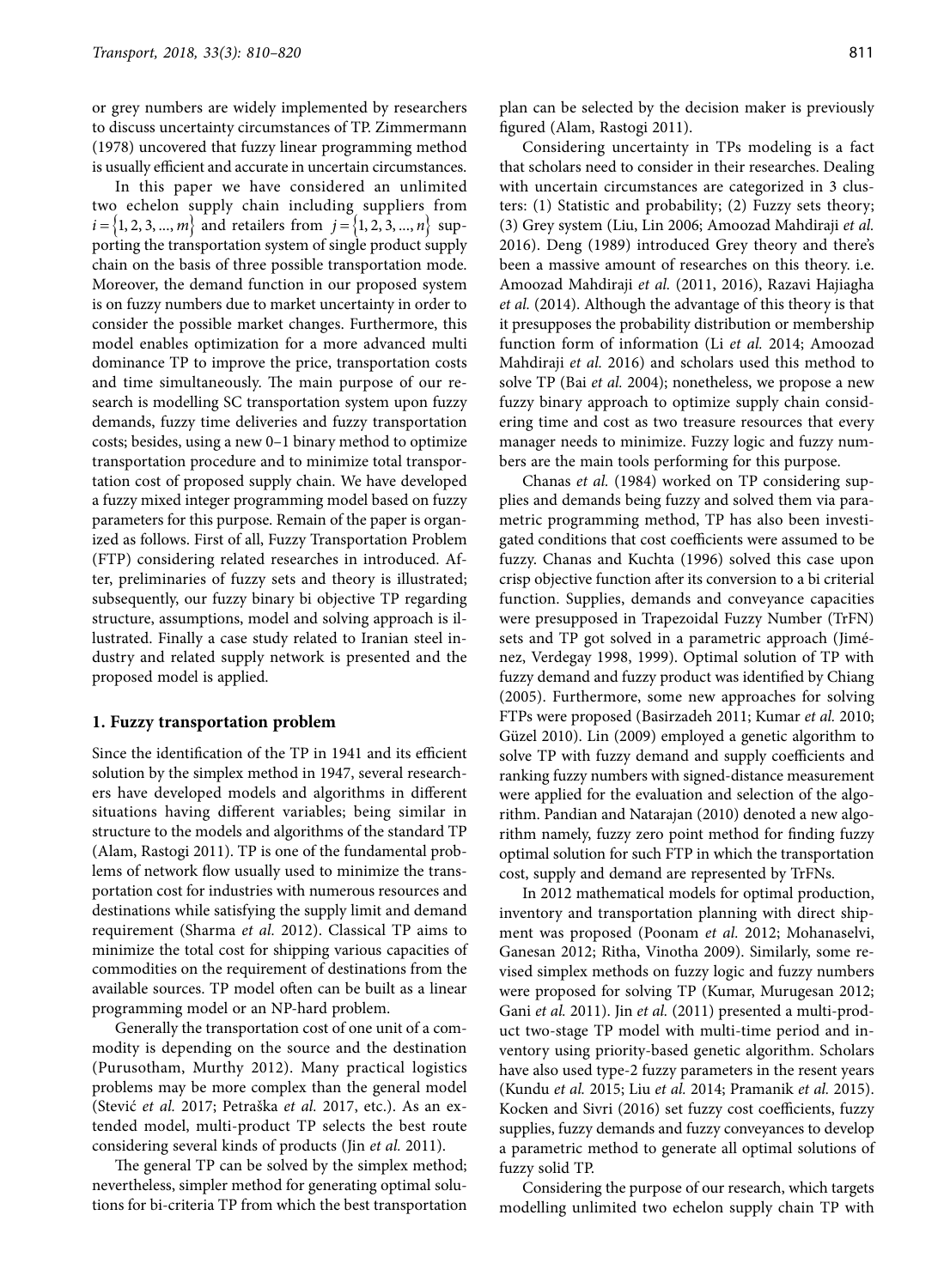multi products, Purusotham and Murthy (2012) proposed a model with NP-Hard nature problem, where several commodities are produced in several plant sites with capacity constraints, and distributed to several destination sites according to demands and transportation constraints. Predominantly, in the vast majority of cases previous researches were focused on a single object problem, deterministic demand rate, and deterministic parameters in transportation besides limited uncertain information for time, price or demand. However, in the proposed model, multi objective problem, fuzzy demand rate, fuzzy time and prices besides vessel transport selection possibility are considered; eventually, the complex fuzzy binary bi objective model is solved by a novel procedure. Next section of this paper is a brief review of some preliminaries of fuzzy set theory.

## **2. Preliminaries of fuzzy set theory**

The concept of fuzzy sets was introduced by Zadeh (1965) and it has been used ever since to solve many practical problems. An assumed fuzzy number like *A* is delineated as an interval  $\lfloor a_l, a_u \rfloor$ . It is conspicuous that  $a_l$  is the low er boundary of *A* and  $a_{\mu}$ , the upper. Respectively  $\bar{a}_{\alpha}^L$  and  $\overline{a}_{\alpha}^{U}$  are defined as (Wang 2015):

$$
\overline{a}_{\alpha}^{L} = \inf(z)_{\mu_{\overline{a}}(z) \ge \alpha};\tag{1}
$$

$$
\overline{a}_{\alpha}^{U} = \sup(z)_{\mu_{\overline{a}}(z) \ge \alpha};\tag{2}
$$

*F*( $\mathbb{R}$ ) is the set of fuzzy numbers for any  $\alpha \in (0,1]$ and  $\left[ \overline{a}_{\alpha}^{L}(0), \overline{a}_{\alpha}^{U}(0) \right] = a_{0}.$ 

We define expected interval  $EI(\overline{a})$  and expected value  $EV(\bar{a})$  for a fuzzy number like  $\bar{a}$  as follow (Heilpern 1992; Dubois, Prade 1987):

$$
EI(\overline{a}) = [E_*(\overline{a}), E^*(\overline{a})] = \left[ \int_0^1 \overline{a}_{\alpha}^L(\beta) d\beta, \int_0^1 \overline{a}_{\alpha}^U(\beta) d\beta \right];
$$
\n(3)

$$
EV(\overline{a}) = \frac{1}{2} \Big( E_*\left(\overline{a}\right) + E^*\left(\overline{a}\right) \Big). \tag{4}
$$

Suppose  $\overline{a}$  as a fuzzy number (Chanas 2001; Delgado *et al.* 1998; Grzegorzewski 1998, 2008) have discussed ambiguity  $Amb(\overline{a})$ , value  $Val(\overline{a})$ , width  $w(\overline{a})$ , left-hand ambiguity  $Amb_L(\overline{a})$ , right-hand ambiguity  $Amb_U(\overline{a})$ as below:

$$
Amb(\overline{a}) = \int_{1}^{1} \beta \cdot (\overline{a}_{\alpha}^{L}(\beta) - \overline{a}_{\alpha}^{U}(\beta)) d\beta ; \qquad (5)
$$

$$
val(\overline{a}) = \int_{0}^{\overline{b}} \beta \cdot (\overline{a}_{\alpha}^{L}(\beta) + \overline{a}_{\alpha}^{U}(\beta)) d\beta ;
$$
 (6)

$$
w(\overline{a}) = \int_{0}^{1} \left(\overline{a}_{\alpha}^{L}(\beta) - \overline{a}_{\alpha}^{U}(\beta)\right) d\beta ;
$$
 (7)

$$
Amb_L(\overline{a}) = \int_0^1 \beta \cdot \left( EV(\overline{a}) - \overline{a}_{\alpha}^L(\beta) \right) d\beta ; \qquad (8)
$$

$$
Amb_U(\overline{a}) = \int_0^1 \beta \cdot (\overline{a}_{\alpha}^U(\beta) - EV(\overline{a})) d\beta.
$$
 (9)

Euclidean distance is one of the most illustrious metrics defined by Grzegorzewski (1998):

$$
d^{2}(\overline{a}, \overline{b}) = \int_{0}^{1} (\overline{a}_{\alpha}^{L}(\beta) - \overline{b}_{\alpha}^{L}(\beta))^{2} d\beta + \int_{0}^{1} (\overline{a}_{\alpha}^{U}(\beta) - \overline{b}_{\alpha}^{U}(\beta))^{2} d\beta.
$$
 (10)

Scholars usually discuss fuzzy numbers as triangular and trapezoidal, a schematic view of triangular and trapezoidal numbers is given in Figure 1. We illustrate the main operations and basic concepts of trapezoidal numbers in the rest of this section.



Figure 1. Schematic view of triangular and trapezoidal

Trapezoidal numbers are more accurate and comprises the triangular numbers, therefore scholars use this method more widely (Ban, Coroianu 2014). A TrFN  $\overline{a}$ ,  $\overline{a}_\beta = |\overline{a}_L(\beta), \overline{a}_U(\beta)|$ ,  $\beta \in [0.1]$ , is given by:

$$
\overline{a}_L(\beta) = a_l + (a_h - a_l) \cdot \beta \tag{11}
$$

and

$$
\overline{a}_{U}(\beta) = a_{u} + (a_{u} - a_{m}) \cdot \beta.
$$
 (12)

Note that if  $a_l \le a_h \le a_m \le a_u$ ,  $\overline{a}$  would be:  $\overline{a} = (a_l, a_h, a_m, a_u)$ . The above form is sometimes represented as Yeh (2008)  $\overline{a}_L(\beta) = a_l + a_m \cdot \left(\beta - \frac{1}{2}\right)$ ,  $\overline{a}_U(\beta) = a_{a_h} - a_u \cdot \left(\beta - \frac{1}{2}\right)$ , where  $a_l, a_h, a_m, a_u \in \mathbb{R}$ . The membership function  $(\mu_{\overline{A}})$  of a TrFN like *A*, which can be denoted as a quartet  $(a_l, a_h, a_m, a_u)$  is as below (Chen, S.-J., Chen, S.-M. 2007; Kumar, Gupta 2011):

$$
\mu_{\overline{A}}(x) = \begin{cases}\n\frac{x - a_l}{a_h - a_l}, & a_l \le x \le a_h; \\
1, & a_h \le x \le a_m; \\
\frac{a_u - x}{a_u - a_m}, & a_m \le x \le a_u; \\
0, & \text{otherwise.}\n\end{cases}
$$
\n(13)

Considering  $\overline{a} = (a_l, a_h, a_m, a_u)$  and  $b = (b_l, b_h, b_m, b_u)$ as two TrFN, the arithmetic operations on these two numbers is designated as below (Chen, S.-J., Chen, S.-M. 2007; Kumar, Gupta 2011):

$$
\lambda \ge 0, \ \lambda \cdot \overline{a} = (\lambda \cdot a_l, \lambda \cdot a_h, \lambda \cdot a_m, \lambda \cdot a_u); \tag{14}
$$

$$
\lambda \le 0, \ \lambda \cdot \overline{a} = (\lambda \cdot a_u, \lambda \cdot a_m, \lambda \cdot a_h, \lambda \cdot a_l); \tag{15}
$$

$$
\overline{a} + b = (a_1 + b_1, a_h + b_h, a_m + b_m, a_u + b_u); \tag{16}
$$

$$
\overline{a} - b = (a_l - b_u, a_h - b_m, a_m - b_h, a_u - b_l).
$$
 (17)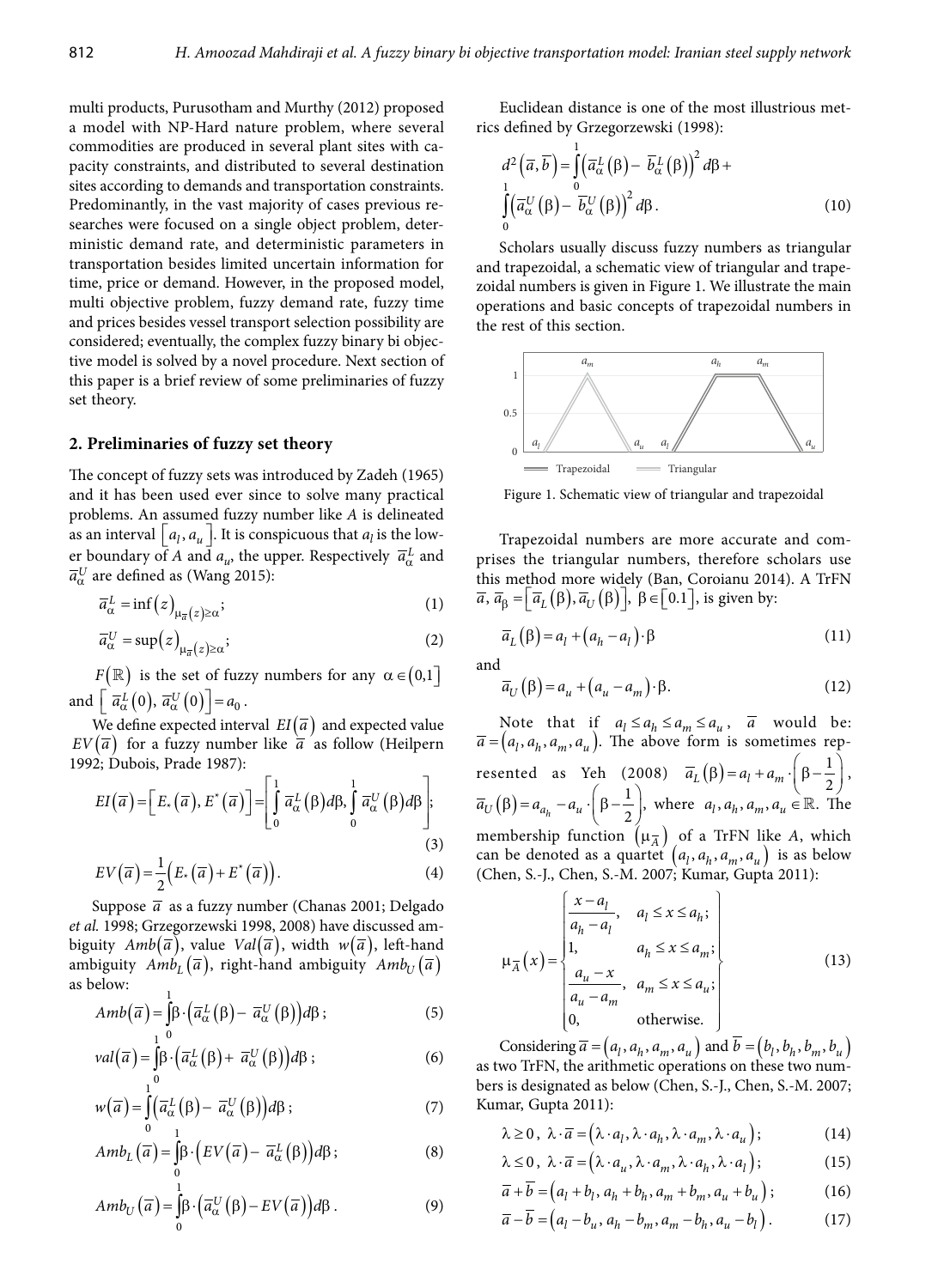Generally speaking, if we assume "°" as an operation on real numbers  $(+, -, \land, \lor, ...)$  between *a* and *b*, we can define an extended operation on fuzzy sets (suppose  $\bar{a}$ , *b* as \*two fuzzy numbers) (Wang 2015):

$$
\mu_{\overline{a}\circ\overline{b}}(z) = \sup \{ \mu_{\overline{a}}(x) \wedge \mu_{\overline{b}}(y) \};
$$
\n
$$
x, y: z = x \circ y.
$$
\n(18)

If we assume  $\overline{a} = (a_1, a_h, a_m, a_u)$  and  $\overline{b} = (b_1, b_h, b_m, b_u)$ as two TrFN, then their Euclidean distance mentioned in Equation (10) would be:

$$
d^{2}(\overline{a}, \overline{b}) = (a_{l} - b_{l})^{2} + (a_{u} - b_{u})^{2} +
$$
  

$$
\frac{1}{12} \cdot (a_{m} - b_{m})^{2} + \frac{1}{12} \cdot (a_{h} - b_{h})^{2}.
$$
 (19)

minimize the distance of  $d(P,Q)$ , where  $Q \in F_e^{\overline{\alpha}}(\mathbb{R})$ , The extended trapezoidal approximation is used to although (Allahviranloo, Firozja 2007) believes that  $\overline{a}_e(P) = [a_{le}(P), a_{he}(P), a_{me}(P), a_{ue}(P)]$  as the extended trapezoidal approximation is not always a fuzzy number, it is determined it as below:

$$
a_{le}(P) = \int_{0}^{1} \overline{a}_{\alpha}^{L}(\beta) d\beta;
$$
 (20)

$$
a_{he}(P) = \int_{0}^{1} \overline{a}_{\alpha}^{U}(\beta) d\beta ;
$$
 (21)

$$
a_{me}(P) = \frac{1}{12} \cdot \int_{0}^{1} \left(\beta - \frac{1}{2}\right) \cdot \overline{a}_{\alpha}^{L}(\beta) d\beta;
$$
 (22)

$$
a_{ue}(P) = -\frac{1}{12} \cdot \int_{0}^{1} \left(\beta - \frac{1}{2}\right) \cdot \overline{a}_{\alpha}^{U}\left(\beta\right) d\beta, \tag{23}
$$

where:

$$
a_{me}(P) \ge 0 \text{ and } a_{ue}(P) \ge 0. \tag{24}
$$

If we define  $F(\mathbb{R})$  as a set of fuzzy numbers on set of real numbers, then upon a ranking function proposed by Kaur and Kumar (2012) the ranking function is  $\mathfrak{R}: F(\mathbb{R}) \to \mathbb{R}$  and in case of comparison between two fuzzy numbers like  $\bar{a} = (a_l, a_h, a_m, a_u)$  and  $b = (b_l, b_h, b_m, b_u)$  the aforementioned function maps them into the real line. i.e. (Ebrahimnejad 2014):

$$
\overline{a} \leq \overline{b}, \text{ if and only if}
$$
  

$$
\Re(\overline{a}) = \frac{a_l + a_h + a_m + a_u}{4} \leq \Re(\overline{b}) =
$$
  

$$
\frac{b_l + b_h + b_m + b_u}{4};
$$
  

$$
\overline{a} \leq \overline{b} \text{ if and only if}
$$
 (24)

$$
u \geq v, \text{ if and only if}
$$
  

$$
\Re(\overline{a}) = \frac{a_l + a_h + a_m + a_u}{4} \leq \Re(\overline{b}) =
$$
  

$$
\frac{b_l + b_h + b_m + b_u}{4};
$$
 (25)

$$
\overline{a} \approx \overline{b}
$$
, if and only if  
\n
$$
\mathfrak{R}(\overline{a}) = \frac{a_1 + a_h + a_m + a_u}{4} = \mathfrak{R}(\overline{b}) = \frac{b_1 + b_h + b_m + b_u}{4}.
$$
\n(26)

#### **3. Proposed binary multi objective fuzzy transportation model**

#### **3.1. Model structure and assumptions**

Consider a two echelon supply chain encompassing unlimited suppliers (sellers) and retailers (buyers) catering a single product. As previously mentioned the main target of this research is to minimize the total transportation costs of the informed supply chain besides identifying the transportation vessel; therefore, the overall profit increases and all members will be satisfied. Transportation vessels include rail (train), truck and sea transportation systems differing for each supplier upon routs capabilities and infrastructures. Two main objectives of our proposed model are to identify the transportation mode; furthermore, determine the quantity transported from any supplier to each retailer. The initial scheme of the elaborated SC is demonstrated in Figure 2.



Figure 2. Considered supply network

Moreover, other assumptions regarding the illustrated supply chain are considered as fellow:

- 1) The above supply chain includes *m* suppliers indexed by  $S_i$  while  $i = \{1, 2, ..., m\}$  and *n* retailers indexed by  $R_j$  while  $j = \{1, 2, ..., n\}$ .
- 2) Demand function depends on the price offered by each retailer to final customer or market, being a nonlinear function equal to  $D_j = K_j \cdot C_{P_j}^{-\alpha_j}$  where nonlinear function equal to  $D_j = K_j \cdot C_{p_j}^{-\alpha_j}$  where alpha indicates the inverse effect of price for each retailer, (Esmaeili *et al.* 2008; Jia *et al.* 2013, Amoozad Mahdiraji *et al.* 2015), *Kj* stands for price fixed coefficient  $C_{Pj}$  illustrates the price offered by each retailer to the market or final customer and *Dj* presents the demand related to *j*-th retailer. One of the novelties of our research is considering uncertainty and nondeterministic situations for transportation in supply chain. With this fact in mind, the offered price of each retailer is considered as TrFNs and presented as *C*<sub>*p*</sub>; accordingly, the demand function transfers to  $\overline{D}_j = K_j \cdot \overline{C_p}^{\alpha_j}$ .
- 3) Each supplier on the basis of transportation infrastructures and possible routes is capable to transfer the requested demand by rail, truck and sea transportation system, identified by  $L$  while  $L = 1$  presents sea,  $L = 2$  presents truck and  $L = 3$  presents rail transportation system.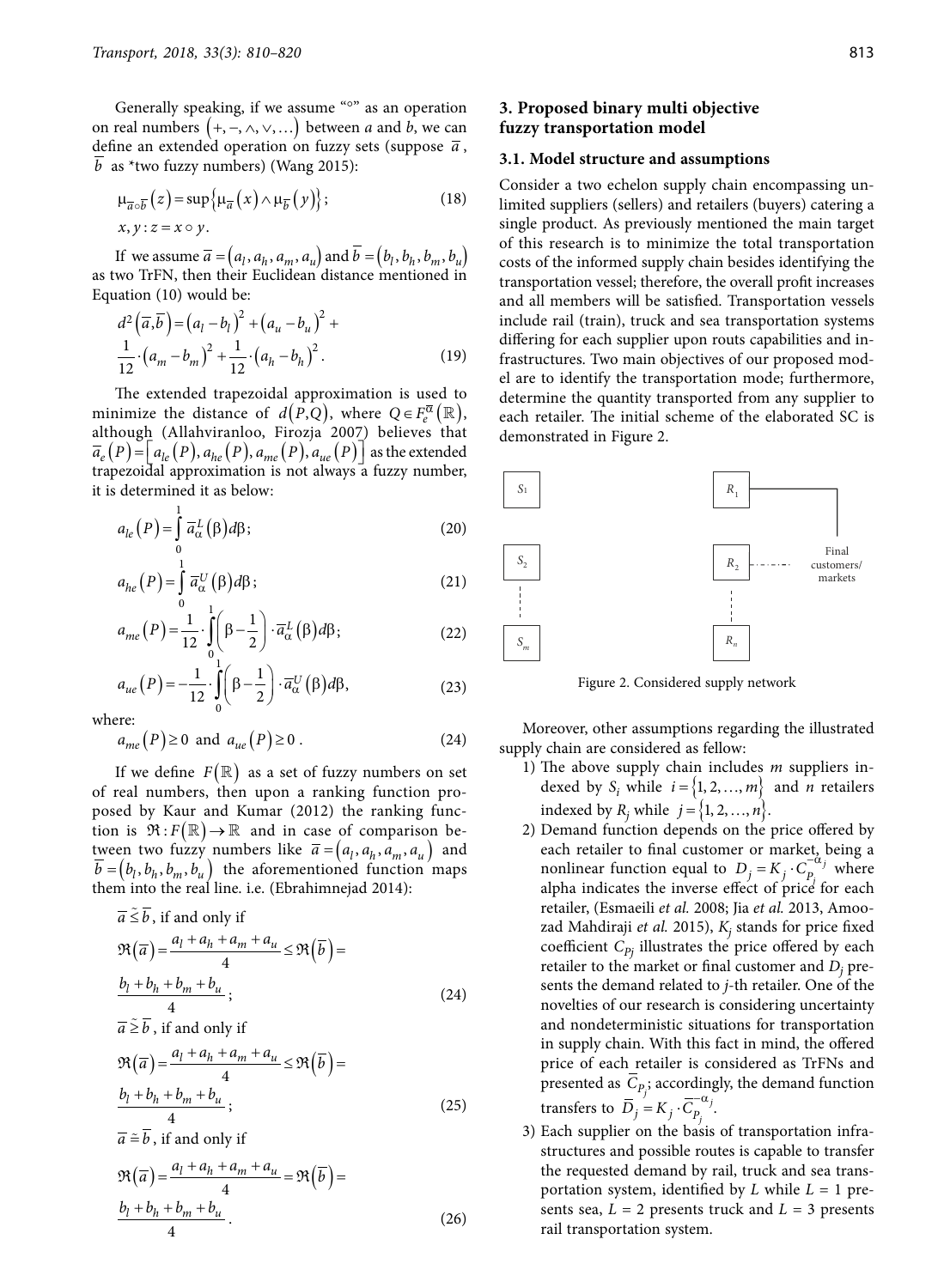- functions are considered. The first aims to select the 4) By identifying the transportation mode, besides determining the transportation quantity, two objective transportation mode considering the lowest delivery time and the second object targets minimizing purchase and transportation costs (inbound and outbound transportations).
- 5) Transportation costs and delivery time may vary subjected to different circumstances; hence, their amounts are not deterministic and accurate. Fuel prices, political and economic issues, weather changes and many other determinant factors may engender changes in costs and time. With this fact in mind and to increase the novelty and complexity of our research, transportation costs and delivery time are considered uncertain and presented as TrFNs in our proposed model. Remark that  $\bar{t} \& \bar{p}$ present time and transportation costs upon TrFNs. Other decision variables and parameters related to the figured model are denoted in Table 1.

Regarding the structure and models assumptions, the initial sketch of the network manner is indicated in Figure 3.

#### **3.2. Modelling process**

The proposed model upon the aforementioned structure and assumptions and similar to any mathematical multi objective model, consists of a bi objective function subjected to structural limitations. As previously mentioned, two main objectives including identifying the transportation mode, besides determining the transportation quantity are studied, where the first  $(Z_1)$  aims to select

$$
S_i \xrightarrow{\overline{t}_{ijl}; \overline{p}_{ijl}; x_{ijl}} R_j \xrightarrow{\overline{D}_j = k_j \overline{C}_{P_j}^{-\alpha_j}} \text{Final Customers/Markets}
$$

Figure 3. Initial manner of the supply network

the transportation mode regarding the delivery time and the second object  $(Z_2)$  targets minimizing purchase and transportation costs; therefore, Equation (27) eventuates.

Min 
$$
Z_1 = \sum_{i=1}^{m} \sum_{j=1}^{n} \sum_{l=1}^{e} \overline{P}_{ijl} \cdot X_{ijl}
$$
;  
\nMin  $Z_2 = \sum_{i=1}^{m} \sum_{j=1}^{n} \sum_{l=1}^{e} \overline{T}_{ijl} \cdot Y_{ijl}$ . (27)

The constraint of our proposed model embraces two parts. First, the classical transportation limitations consisting of demand fulfilment and supply utilization; moreover, some minimum requirements and maximum capacities are definable for any transportation mode. Demand fulfilment for each retailer is figured as Equation (28), while supply utilization of each supplier capacity is illustrated in Equation (29):

$$
\sum_{i=1}^{m} \sum_{l=1}^{e} X_{ijl} = \overline{D}_j, \ \forall_{j \in n};
$$
 (28)

$$
\sum_{j=1}^{n} \sum_{l=1}^{e} X_{ijl} \le Ca_i.
$$
 (29)

Employing each transportation system depends on the order quantity; thus, least  $(m_{ii})$  and utmost  $(u_{ii})$  order

| Type                 | Amount       | Symbol               | Definition                                                                                                      | Range                                                      |  |
|----------------------|--------------|----------------------|-----------------------------------------------------------------------------------------------------------------|------------------------------------------------------------|--|
| Parameter            | Crisp        | $S_i$                | The <i>i</i> -th supplier                                                                                       | $i = \{1, 2, , m\}$                                        |  |
|                      |              | $R_i$                | The $j$ -th retailer                                                                                            | $j = \{1, 2, , n\}$                                        |  |
|                      |              | L                    | The transportation mode                                                                                         | $l = \{1, 2, , e\}$                                        |  |
|                      |              | $K_i$                | Demand coefficient for j-th retailer                                                                            | K > 0                                                      |  |
|                      |              | $\alpha_i$           | Price demand coefficient for j-th retailer                                                                      | $\alpha > 1$                                               |  |
|                      |              | Ca <sub>i</sub>      | The possible capacity of $i$ -th supplier                                                                       |                                                            |  |
|                      |              | $m_{ijl}$            | Minimum order for employing <i>l</i> -th vessel                                                                 |                                                            |  |
|                      |              | $u_{ijl}$            | Maximum capacity possible for <i>l</i> -th vessel                                                               |                                                            |  |
| Function             |              | $\overline{D}_j$     | Market demand for <i>j</i> -th retailer                                                                         |                                                            |  |
|                      |              | $\overline{C}_{P_i}$ | Selling price for j-th retailer                                                                                 |                                                            |  |
| Parameter            | <b>TrFNs</b> | $\overline{p}_{ijl}$ | The price and transportation costs of goods from <i>i</i> -th supplier<br>to j-th retailer by lth vessel        | $\overline{p}_{ijl} \geq 0$<br>$\overline{t}_{ijl} \geq 0$ |  |
|                      |              | $\overline{t}_{ijl}$ | The transfer time of transported goods from <i>i</i> -th supplier<br>to $j$ -th retailer by $l$ -th vessel      |                                                            |  |
| Decision<br>variable |              | $x_{ijl}$            | The quantity of transported goods from <i>i</i> -th supplier<br>to <i>j</i> -th retailer by <i>l</i> -th vessel | $x_{ijl} \geq 0$                                           |  |
|                      | Variable     | $y_{ijl}$            | The l-th vessel used or not employed to transport goods<br>from $i$ -th supplier to $j$ -th retailer            | Yijl                                                       |  |

Table 1. Model parameters and variables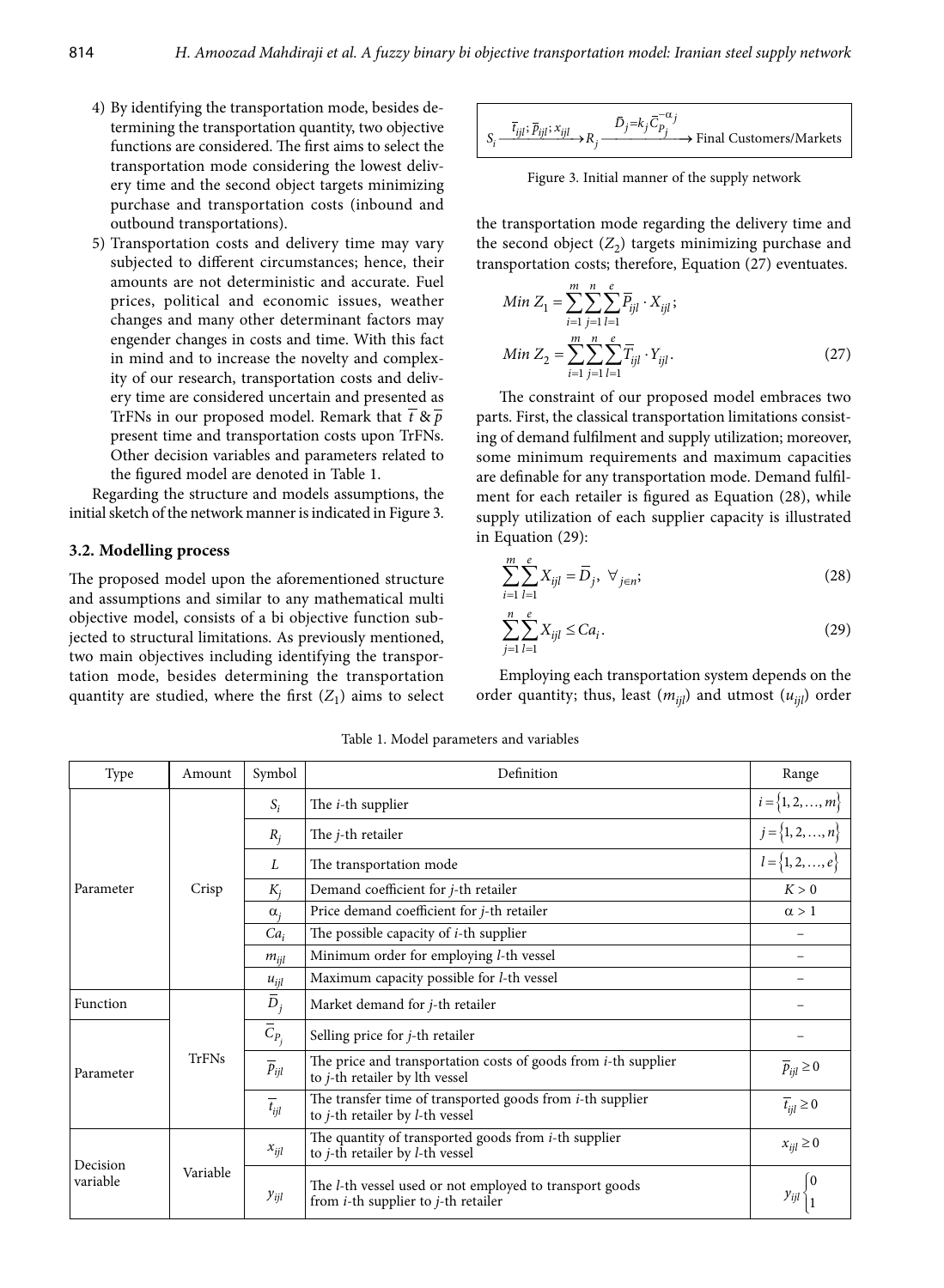size are considered. Larger replenishment requires transportation systems with higher capacity such as sea or rail; on the other hand, truck transportation system is more applicable for lower bath sizes. In addition, some orders may be transferred by multiple systems from supplier to retailer. The above considerations are formulated as below; where, Equation (30) indicates the minimum capacity for employing any vessel and Equation (31) presents the highest possible capacity for any transportation system:

$$
X_{ijl} \ge m_{ijl} \cdot Y_{ijl} , \ \forall_{i \in m, l \in e} ; \tag{30}
$$

$$
X_{ijl} \le u_{ijl} \cdot Y_{ijl} , \ \forall_{i \in m, l \in e} . \tag{31}
$$

Considering structure, assumptions, objective functions, constraints, decision variables and parameters, our final proposed model is demonstrated as below:

Min 
$$
Z_1 = \sum_{i=1}^{m} \sum_{j=1}^{n} \sum_{l=1}^{e} \overline{P}_{ijl} \cdot X_{ijl}
$$
;  
\nMin  $Z_2 = \sum_{i=1}^{m} \sum_{j=1}^{n} \sum_{l=1}^{e} \overline{T}_{ijl} \cdot Y_{ijl}$   
\nsubject to  
\n
$$
\sum_{i=1}^{m} \sum_{l=1}^{e} X_{ijl} = \overline{D}_j, \forall_{j \in n} ;
$$
\n
$$
\sum_{j=1}^{n} \sum_{l=1}^{e} X_{ijl} \leq C a_i, \forall_{i \in m} ;
$$
\n
$$
X_{ijl} \geq m_{ijl} \cdot Y_{ijl}, \forall_{i \in m, l \in e} ;
$$
\n
$$
\overline{D}_j = K_j \cdot \overline{C}_{P_j}^{-\alpha_j}, \forall_{j \in n} ;
$$
\n
$$
y_{ijl} : 0 \text{ or } 1 ;
$$
\n
$$
x_{ijl} \geq 0 ;
$$
\n
$$
i = \{1, 2, ..., m\};
$$
\n
$$
l = \{1, 2, ..., n\};
$$
\n
$$
l = \{1, 2, ..., n\};
$$
\n(32)

#### **3.3. Model solving approach**

The problem in Equation (31) is a bi-objective mixed integer fuzzy programming problem. The extended form of this problem can be shown as:

Min 
$$
Z_1 = \sum_{i=1}^{m} \sum_{j=1}^{n} \sum_{l=1}^{e} \left( P_{ijl}^l, P_{ijl}^h, P_{ijl}^m, P_{ijl}^u \right) \cdot X_{ijl};
$$
  
\nMin  $Z_2 = \sum_{i=1}^{m} \sum_{j=1}^{n} \sum_{l=1}^{e} \left( T_{ijl}^l, T_{ijl}^h, T_{ijl}^m, T_{ijl}^u \right) \cdot Y_{ijl}$ 

subject to

$$
\sum_{i=1}^{m} \sum_{l=1}^{e} X_{ijl} = k_j \left( \left( C_{p_j}^l \right)^{\alpha_j}, \left( C_{p_j}^h \right)^{\alpha_j}, \left( C_{p_j}^h \right)^{\alpha_j}, \left( C_{p_j}^w \right)^{\alpha_j}, \left( C_{p_j}^u \right)^{\alpha_j}, \forall_{j \in n};
$$
\n
$$
\sum_{j=1}^{n} \sum_{l=1}^{e} X_{ijl} \leq Ca_i, \forall_{i \in m};
$$

$$
X_{ijl} \ge m_{ijl} \cdot Y_{ijl}, \forall_{i \in m, l \in e};
$$
  
\n
$$
X_{ijl} \le u_{ijl} \cdot Y_{ijl}, \forall_{i \in m, l \in e};
$$
  
\n
$$
\overline{D}_j = K_j \cdot \overline{C}_{P_j}^{-\alpha_j}, \forall_{j \in n};
$$
  
\n
$$
y_{ijl} : 0 \text{ or } 1;
$$
  
\n
$$
x_{ijl} \ge 0;
$$
  
\n
$$
i = \{1, 2, ..., m\};
$$
  
\n
$$
j = \{1, 2, ..., n\};
$$
  
\n
$$
l = \{1, 2, ..., e\}.
$$
  
\n(33)

To solve this problem, first consider the constraints set. Among the constraints, just the first one is a fuzzy equality. According to Jiménez and Verdegay (1998, 1999), the fuzzy equality constraint is handled using the concept of expected intervals. Jiménez and Verdegay (1998) defined the degree of among two fuzzy numbers  $\overline{a}$  and  $\overline{b}$  as fol-

lows:  
\n
$$
\mu_M(\overline{a}, \overline{b}) = \begin{cases}\n0, & \text{if } 0 \in E_2^a - E_1^b \prec 0; \\
E, & \text{if } 0 \in \left[E_1^a - E_2^b, E_2^a - E_1^b\right], \\
1, & \text{if } 0 \in E_2^a - E_1^b \prec 0,\n\end{cases}
$$
\n(34)

where:

 $Mi$ 

$$
E = \frac{E_2^a - E_1^b}{E_2^a - E_1^a + E_2^b - E_1^b}.
$$

If  $\mu_M(\overline{a}, b) \ge \alpha$ , then  $\overline{a}$  is greater than or equal to *b* at least at the level of  $\alpha$ . Considering a constraint of the type  $\overline{a} \cdot x \leq b$ , this constraint can be transformed into  $\mu_M(\overline{a} \cdot x, \overline{b}) \leq \alpha$ . In a satisfaction degree of  $\alpha$ , this inequality is transformed into:

$$
\left(\alpha \cdot (a_1 + a_h) + (1 - \alpha) \cdot (a_m + a_u)\right) \cdot x \le \alpha \cdot (a_m + a_u) + (1 - \alpha) \cdot (a_1 + a_h). \tag{35}
$$

For equality type constraint,  $4\pi$  sign is substituted with/by " $\leq$ " in Equation (40). Therefore, the fuzzy constraints of the problem in Equation (31) are substituted by the following relation:

$$
\sum_{i=1}^{m} \sum_{l=1}^{e} X_{ijl} = \alpha \cdot k_j \left[ \left( C_{p_j}^m \right)^{\alpha_j} + \left( C_{p_j}^u \right)^{\alpha_j} \right] +
$$
  

$$
(1-\alpha) \cdot k_j \left[ \left( C_{p_j}^l \right)^{\alpha_j} + \left( C_{p_j}^h \right)^{\alpha_j} \right]; \ \forall_{j \in n}.
$$
 (36)

Substituting this relation in the constraints set, the fuzzy constraints are linearized. Suppose that for ease of notation, the set of constraints is shown as  $x \in X$ .

Considering objective functions, it is clear that an ideal transportation plan is a plan, which meets demands with lowest possible cost and time. Therefore, the ideal time *T*<sup>+</sup> and cost *C*+ can be found by solving the below problems, respectively:

Min 
$$
EV(Z_1)
$$
  
subject to  
 $x \in X$  (37)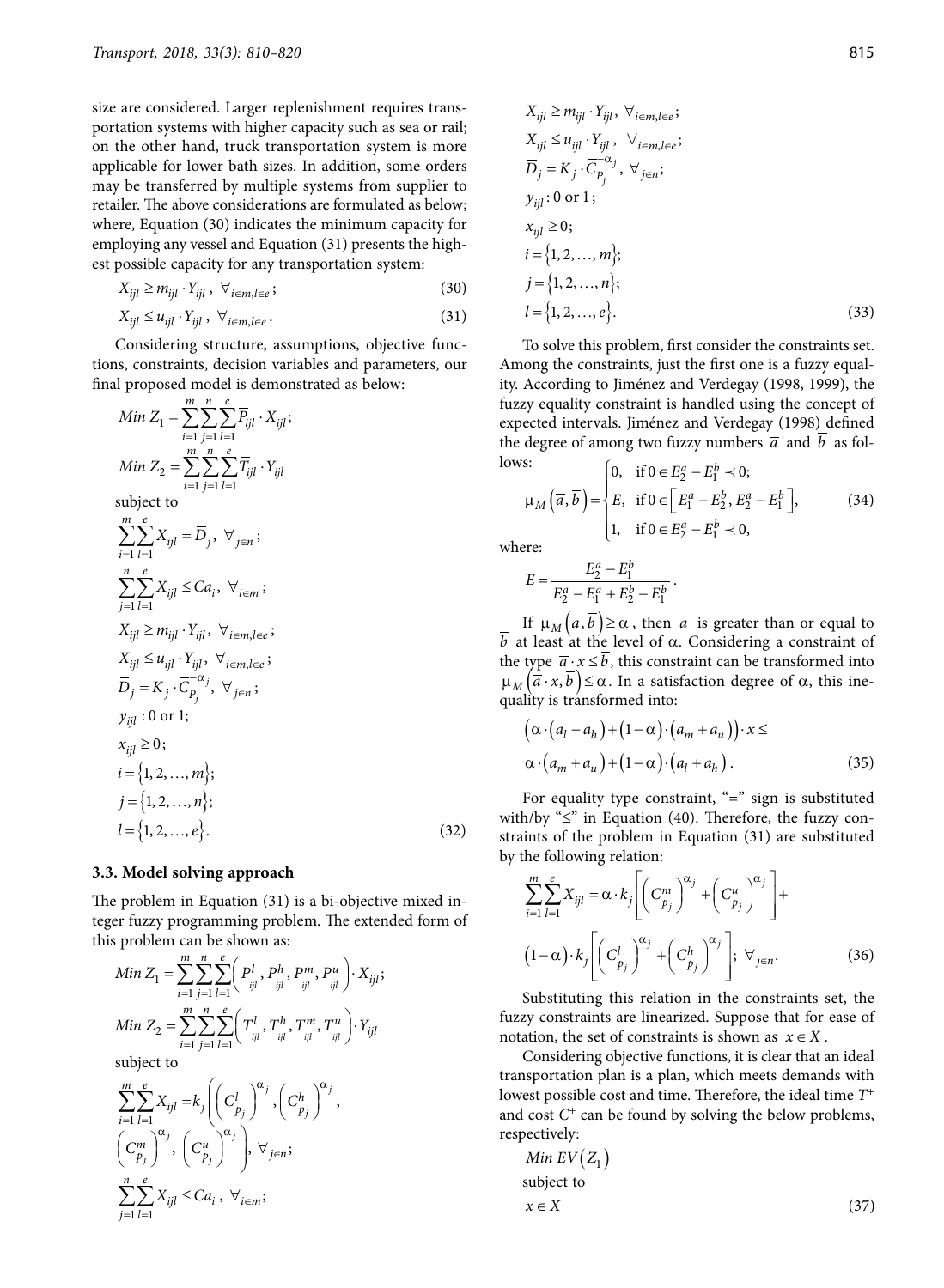and for time criterion:

Min 
$$
EV(Z_2)
$$
 subject to

$$
x \in X,\tag{38}
$$

where:

$$
EV(Z_1) = \sum_{i=1}^{m} \sum_{j=1}^{n} \sum_{l=1}^{e} \frac{1}{4} \cdot \left( P_{ijl}^{l} + P_{ijl}^{h} + P_{ijl}^{m} + P_{ijl}^{u} \right) \cdot X_{ijl} \tag{39}
$$

and  
\n
$$
EV(Z_2) = \sum_{i=1}^{m} \sum_{j=1}^{n} \sum_{l=1}^{e} \frac{1}{4} \cdot \left( T_{ijl}^l + T_{ijl}^h + T_{ijl}^m + T_{ijl}^u \right) \cdot Y_{ijl}.
$$
\n(40)

On the other hand, the nadir-ideal solutions for cost *C*− and time *T*− can be obtained by solving problems in Equations (37) and (38), by changing the optimization direction from "min" to "max".

Now, to find the satisficing solution of the problem in Equation (33) can be found by solving the below problem in a satisfaction level of  $\alpha$ :

Min 
$$
\frac{C^- - EV(Z_1)}{C^- - C^+} + \frac{T^- - EV(Z_2)}{T^- - T^+}
$$
\nsubject to\n
$$
x \in X ;
$$
\n
$$
C^+ \leq EV(Z_1) \leq C^- ;
$$

$$
T^+ \le EV(Z_2) \le T^-.
$$
\n(41)

The above procedure can be summarized as follows:

- *Step 0*. Gather the data required to construct the model;
- *Step 1*. Construct the problem according to Equation (33);
- *Step 2*. Transform the fuzzy constraints into nonfuzzy constraints using Equation (36);
- *Step 3*. Determine the ideal and nadir-ideal solutions for cost and time by solving the problems in Equations (37) and (38) respectively;
- $-$  *Step 4*. Set  $\alpha = \{0, 0.1, 0.2, ..., 1\};$
- *Step 5*. Formulate and solve the problem in Equation (40) for different values of  $α$ ;
- *Step 6*. Illustrate the obtained solutions for different values of  $\alpha$  to decision maker(s) and select the appropriate one as the final solution.

It is notable that the above binary problems can be solved easily using optimization packages like Lingo.

### **4. Iranian steel supply network**

To shed more light on elaborated model and to prove and verify the applicability of our proposed model, the fuzzy binary bi objective transportation model is employed in Iranian steel industry network. The steel industry main buyers or retailers in Iran with nearly 80% market share are Z.A  $(R_1)$  and F.M  $(R_2)$  since 1980, using iron ore as their main input for manufacturing system. Iron ore is catered from domestic or foreign suppliers. The only domestic mining system being capable to meet the buyers demand is G.G  $(S_1)$ ; nonetheless, in the vast majority of cases the remained required iron ore is imported from mines in Russia  $(S_2)$ , China  $(S_3)$  and Kazakhstan  $(S_4)$ . Figure 4 illustrates the supply network including possible transportation modes. Reducing transportation costs and the selection of transportation mode are retailers and steel supply network controversial issues.



Figure 4. Iranian steel industry network

Accordingly, the steel industry supply network encompasses 4 suppliers and 2 retailers or buyers. It is noticeable that all three transportation modes are possible for the second; however, the first and second suppliers are handling truck and train; furthermore, the third supplier is capable of truck and rail transportation systems. Deterministic parameters related to aforementioned network are presented in Table 2.

Moreover, uncertain quantities compromising selling price, transportation costs and transferring time are delineated in Tables 3, 4 and 5 upon TrFNs emanated from managerial brain storming sessions and calculations, on the basis of different scenarios.

Table 2. Parameters of steel supply network

| Definition                    | Symbol               | Quantity         |
|-------------------------------|----------------------|------------------|
| Demand coefficient for        | $K_1$                | $1.4 \cdot 10^8$ |
| $j$ -th retailer              | $K_{2}$              | $1.2 \cdot 10^8$ |
| Price demand coefficient for  | $\alpha_1$           | 1.1              |
| <i>j</i> -th retailer         | $\alpha_2$           | 1.3              |
| The production capacity of    | Ca <sub>1</sub>      | 5 million ton    |
| $i$ -th supplier              | Ca,                  | 50 million ton   |
|                               | Ca <sub>3</sub>      | 50 million ton   |
|                               | Ca <sub>4</sub>      | 20 million ton   |
| Minimum order for employing   | $m_{ii1}$            | 15000 ton        |
| l-th vessel                   | $m_{i\bar{\jmath}2}$ | 1500 ton         |
|                               | $m_{ii3}$            | 5000 ton         |
| Maximum capacity possible for | $u_{ij1}$            | 25 million ton   |
| l-th vessel                   | $u_{ii2}$            | 12 million ton   |
|                               | $u_{ii3}$            | 15 million ton   |

Table 3. Selling price for each retailer

| Definition        | Symbol         | TrFN                           |
|-------------------|----------------|--------------------------------|
| Selling price for | $\mathsf{C}_p$ | $(55, 57, 59, 64)$ USD per ton |
| $j$ -th retailer  | $C_{P_2}$      | $(52, 56, 59, 62)$ USD per ton |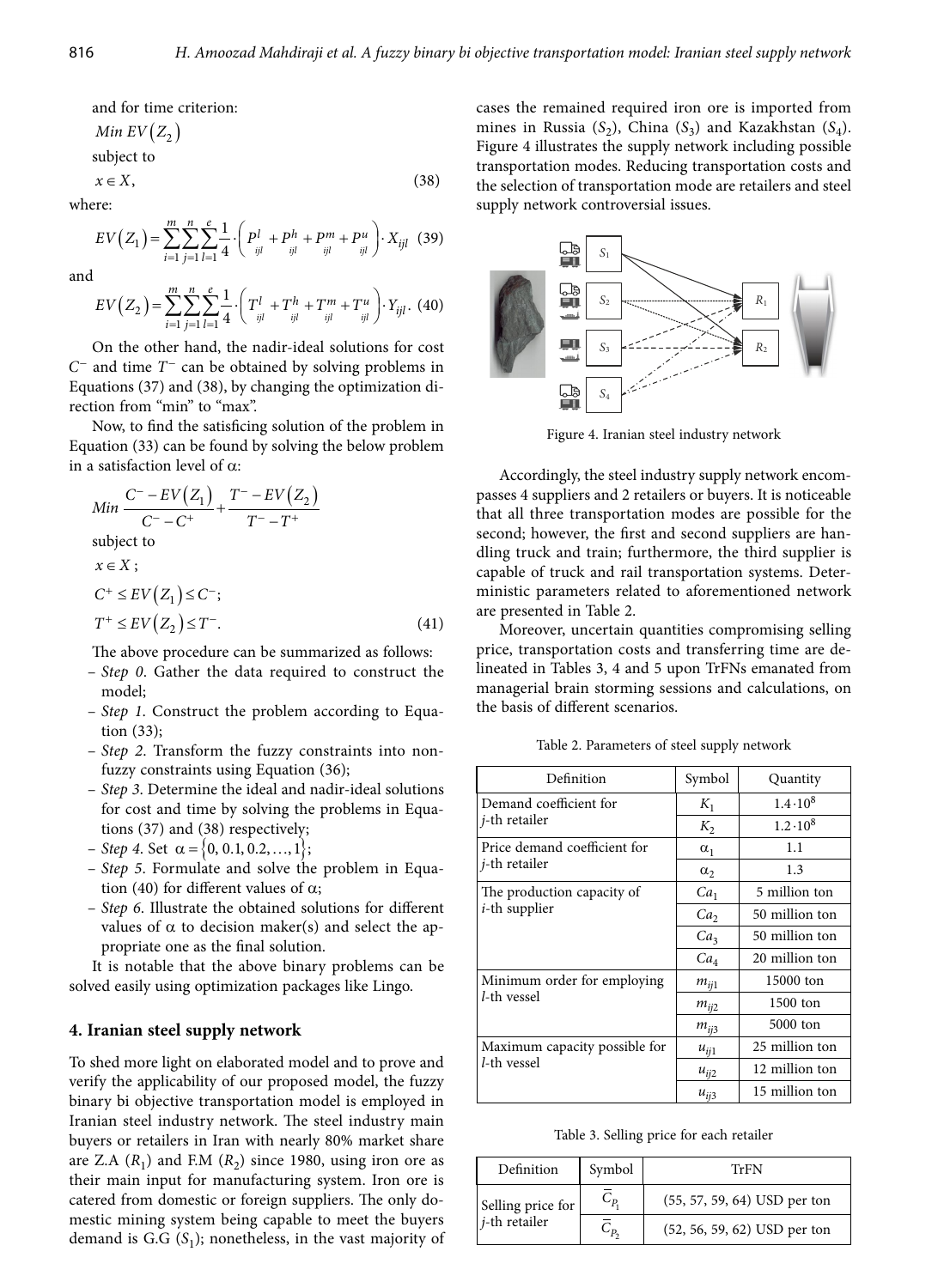| Suppliers |       | S.                   | $\mathcal{D}_2$          | $S_3$                    | $S_4$                    |
|-----------|-------|----------------------|--------------------------|--------------------------|--------------------------|
| $L=1$ ,   | $R_1$ |                      | (1900, 1940, 1980, 2200) | (2000, 2100, 2200, 2300) |                          |
| sea       | $R_2$ |                      | (1920, 1940, 1990, 2100) | (1900, 2000, 2100, 2200) |                          |
| $L = 2$ , | $R_1$ | (230, 290, 320, 390) | (1450, 1600, 1650, 1800) |                          | (1970, 1990, 2020, 2100) |
| truck     | $R_2$ | (210, 295, 310, 400) | (1550, 1650, 1700, 1800) |                          | (1890, 1990, 2020, 2200) |
| $L = 3$ , | $R_1$ | (300, 390, 420, 490) | (1250, 1400, 1450, 1600) | (2040, 2140, 2200, 2400) | (950, 990, 1020, 1100)   |
| rail      | $R_2$ | (310, 395, 410, 500) | (1350, 1450, 1500, 1600) | (2080, 2180, 2250, 2490) | (990, 990, 1020, 1200)   |

Table 4. TrFN Price and transportation costs from supplier to retailer (USD per ton)

Table 5. TrFN Transfer time of transported goods from supplier to retailer (per week)

| Suppliers |                | $S_1$              | $S_2$              | $S_3$            | $S_4$              |
|-----------|----------------|--------------------|--------------------|------------------|--------------------|
| $L=1$ ,   | $R_1$          | $\qquad \qquad -$  | (3.5, 4.4, 5, 5)   | (2.5, 2.5, 3, 4) |                    |
| sea       | $R_2$          |                    | (3.5, 4, 4.5, 5)   | (2.5, 2.5, 3, 4) |                    |
| $L=2$ ,   | $R_1$          | (2, 3, 4, 5)       | (3, 3.5, 3.5, 4)   |                  | (1.5, 2, 2.5, 2.5) |
| truck     | $R_2$          | (2.5, 3.5, 4, 4.5) | (3, 3, 4, 4.5)     |                  | (1.5, 2, 2, 2.5)   |
| $L = 3$ , | $R_1$          | (2, 3, 4, 5)       | (2.5, 3, 3.5, 3.5) | (2.5, 2.5, 3, 4) | (2, 2.5, 2.5, 3)   |
| rail      | R <sub>2</sub> | (2.5, 3.5, 4, 4.5) | (2.5, 3, 3, 4)     | (2.5, 2.5, 3, 4) | (2, 2.5, 3, 3.5)   |

On the basis of the above data, the binary multi objective fuzzy transportation model, Equation (32), is formulated as:

 $Min Z_1 =$ 

$$
(1900, 1940, 1980, 2200) \cdot x_{211} + (2000, 2100, 2200, 2300) \cdot x_{311} + (1920, 1940, 1990, 2100) \cdot x_{221} + (1900, 2000, 2100, 2200) \cdot x_{321} + (230, 290, 320, 390) \cdot x_{112} + (210, 295, 310, 400) \cdot x_{122} + (1450, 1600, 1650, 1800) \cdot x_{212} + (1550, 1650, 1700, 1800) \cdot x_{222} + (1970, 1990, 2020, 2100) \cdot x_{412} + (1890, 1990, 2020, 2200) \cdot x_{422} + (300, 390, 420, 490) \cdot x_{113} + (310, 395, 410, 500) \cdot x_{123} + (1250, 1400, 1450, 1600) \cdot x_{213} + (1350, 1450, 1500, 1600) \cdot x_{213} + (2040, 2140, 2200, 2400) \cdot x_{313} + (2080, 2180, 2250, 2490) \cdot x_{313} + (990, 990, 1020, 1100) \cdot x_{413} + (990, 990, 1020, 1200) \cdot x_{423};
$$
  
\n*Min*  $Z_2$  =  
\n
$$
(3.5, 4, 4.5, 5) \cdot y_{211} + (3.5, 4, 4.5, 5) \cdot y_{211} + (2.5, 2.5, 3, 4) \cdot y_{311} + (2.5, 2.5, 3, 4) \cdot y_{311} + (2.5, 2.5, 3, 4) \cdot y_{311} + (2.5, 2.5, 3, 4) \cdot y_{311} + (2.5, 2
$$

 $(2, 3, 4, 5) \cdot y_{112} +$  $(2.5, 3.5, 4, 4.5) \cdot y_{122} +$  $(3, 3.5, 3.5, 4) \cdot y_{212} +$  $(3, 3.5, 3.5, 4) \cdot y_{222} +$  $(1.5, 2, 2.5, 2.5) \cdot y_{412} +$  $(1.5, 2, 2, 2.5) \cdot y_{422} +$  $(2, 3, 4, 5) \cdot y_{113} +$  $(2.5, 3.5, 4, 4.5) \cdot y_{123} +$  $(2.5, 3, 3.5, 3.5) \cdot y_{213} +$  $(2.5, 3, 3, 4) \cdot y_{223} +$  $(2.5, 2.5, 3, 4) \cdot y_{313} +$  $(2.5, 2.5, 3, 4) \cdot y_{323} +$  $(2, 2.5, 2.5, 3) \cdot y_{413} +$  $(2, 2.5, 3, 3.5) \cdot y_{423}$ subject to  $x_{211} + x_{311} + x_{112} + x_{212} +$  $x_{412} + x_{113} + x_{213} + x_{313} + x_{413} = \overline{D}_1;$  $x_{221} + x_{321} + x_{122} + x_{222} +$  $x_{422} + x_{123} + x_{223} + x_{323} + x_{423} = \overline{D}_2;$  $x_{112} + x_{122} + x_{113} + x_{123} \le 5000000$ ;  $x_{211} + x_{221} + x_{212} +$  $x_{222} + x_{213} + x_{223} \le 50000000$ ;  $x_{311} + x_{321} + x_{313} + x_{323} \le 50000000$ ;  $x_{412} + x_{422} + x_{413} + x_{423} \le 20000000$ ;  $15000 \cdot y_{211} \le x_{211} \le 25000000 \cdot y_{211}$ ;  $15000 \cdot y_{221} \le x_{221} \le 25000000 \cdot y_{221}$ ;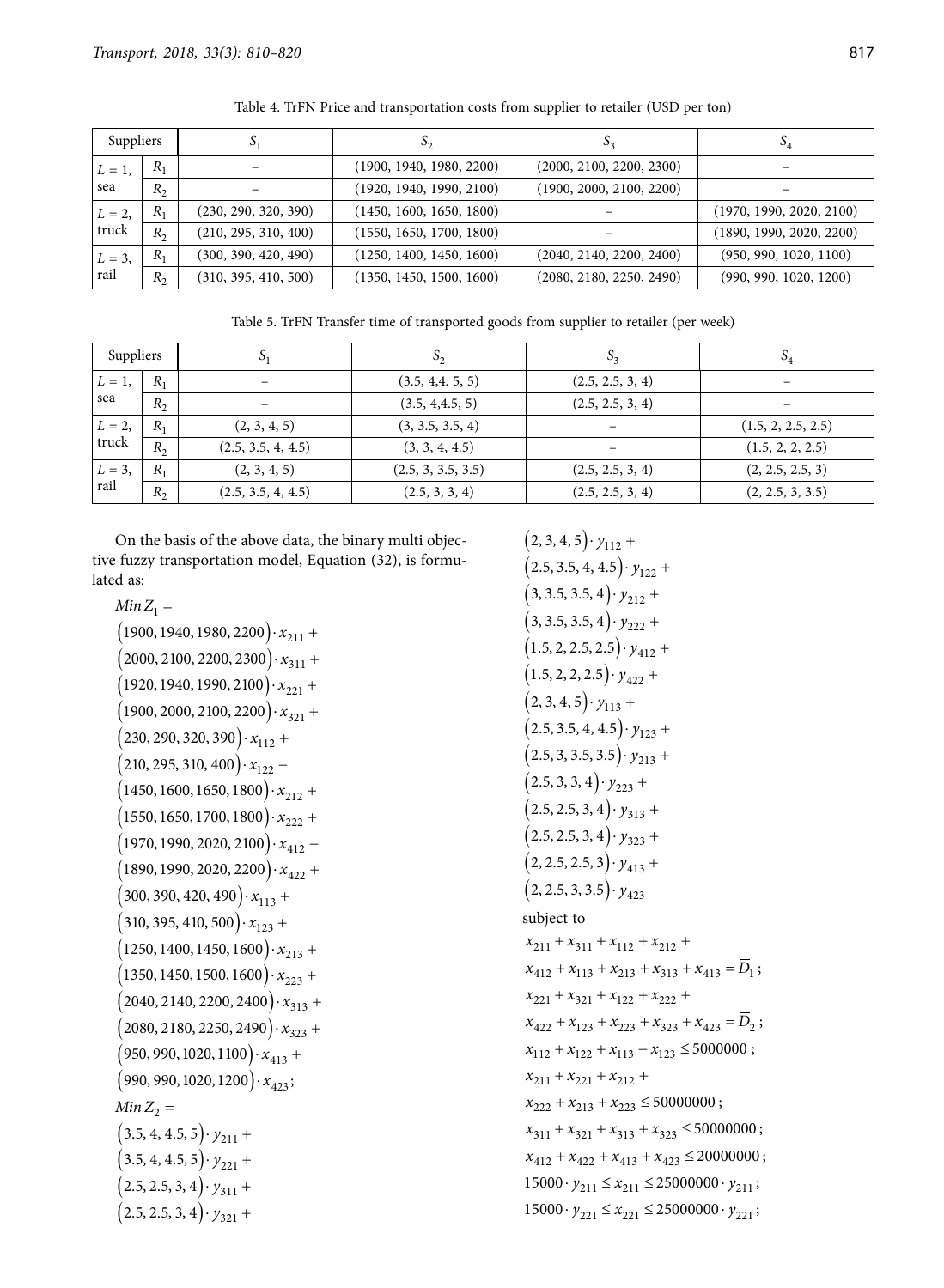$$
15000 \cdot y_{311} \le x_{311} \le 25000000 \cdot y_{311};
$$
  
\n
$$
15000 \cdot y_{321} \le x_{321} \le 25000000 \cdot y_{321};
$$
  
\n
$$
1500 \cdot y_{112} \le x_{112} \le 12000000 \cdot y_{112};
$$
  
\n
$$
1500 \cdot y_{122} \le x_{122} \le 12000000 \cdot y_{112};
$$
  
\n
$$
1500 \cdot y_{212} \le x_{212} \le 12000000 \cdot y_{212};
$$
  
\n
$$
1500 \cdot y_{212} \le x_{212} \le 12000000 \cdot y_{212};
$$
  
\n
$$
1500 \cdot y_{222} \le x_{222} \le 12000000 \cdot y_{212};
$$
  
\n
$$
1500 \cdot y_{412} \le x_{412} \le 12000000 \cdot y_{412};
$$
  
\n
$$
1500 \cdot y_{422} \le x_{422} \le 12000000 \cdot y_{422};
$$
  
\n
$$
5000 \cdot y_{113} \le x_{113} \le 15000000 \cdot y_{113};
$$
  
\n
$$
5000 \cdot y_{213} \le x_{213} \le 15000000 \cdot y_{213};
$$
  
\n
$$
5000 \cdot y_{223} \le x_{223} \le 15000000 \cdot y_{213};
$$
  
\n
$$
5000 \cdot y_{313} \le x_{313} \le 15000000 \cdot y_{313};
$$
  
\n
$$
5000 \cdot y_{323} \le x_{323} \le 15000000 \cdot y_{313};
$$
  
\n
$$
5000 \cdot y_{423} \le x_{413} \le 15000000 \cdot y_{413};
$$

Two fuzzy constraint of this model are transformed into their non-fuzzy counterparts, using Equation (36):

$$
x_{211} + x_{311} + x_{112} + x_{212} + x_{412} +x_{113} + x_{213} + x_{313} + x_{413} =1.4 \cdot 108 \cdot \left( \alpha \cdot \left( \frac{1}{55^{-1.1}} + \frac{1}{57^{-1.1}} \right) +(1-\alpha) \cdot \left( \frac{1}{59^{-1.1}} + \frac{1}{64^{-1.1}} \right) \right);x_{221} + x_{321} + x_{122} + x_{222} + x_{422} +x_{123} + x_{223} + x_{323} + x_{423} =1.2 \cdot 108 \cdot \left( \alpha \cdot \left( \frac{1}{52^{-1.3}} + \frac{1}{56^{-1.3}} \right) +(1-\alpha) \cdot \left( \frac{1}{59^{-1.3}} + \frac{1}{62^{-1.3}} \right) \right).
$$

Besides, the fuzzy objective functions are handled using their expected value, as shown in Equations (39) and (40). The ideal solutions can be found by letting  $\alpha$  = 0 and solving the problems in Equations (37) and (38). The nadir-ideal solutions also obtained by changing the optimization direction in the abovementioned problems from "min" to "max". These values are obtained as *C*<sup>−</sup> = 9241450000 , *C*<sup>+</sup> =1281361000 , *T*<sup>−</sup> = 57.375 and  $T^+ = 4.125$ . Now, the objective function of the problem in Equation (45) is formulated as:

$$
Max \frac{9241450000 - EV(Z_1)}{9241450000 - 1281361000} + \frac{57.375 - EV(Z_2)}{57.375 - 4.125}.
$$

This problem is solved by letting  $\alpha = 0 + 0.1 \cdot k$ ,  $k =$ 0,1,…,10. The results are shown in the Table 6.

| Table 6. The satisfaction degree of the objective function |  |  |  |
|------------------------------------------------------------|--|--|--|
|------------------------------------------------------------|--|--|--|

| $\alpha$ | Objective function |
|----------|--------------------|
| $\theta$ | 1.943662           |
| 0.1      | 1.941704           |
| 0.2      | 1.939747           |
| 0.3      | 1.937789           |
| 0.4      | 1.935832           |
| 0.5      | 1.933874           |
| 0.6      | 1.931917           |
| 0.7      | 1.929959           |
| 0.8      | 1.928002           |
| 0.9      | 1.926044           |
| 1        | 1.924087           |

the demands of  $R_1$  and  $R_2$  are met by the domestic source. As it can be seen, increasing the value of  $\alpha$ , the obtained objective function (sum of satisfaction degree for both objectives) is decreased. This is because while increasing  $α$ , the ambiguity of the problem decreases and the problem's feasible space is down-sized. Thus, decision maker(s) must make a trade-off between increasing certainty on one hand, and losing objective functions satisfaction degrees on the other hand. Considering this tradeoff, decision maker(s) in this case agreed on the satisfac tion level of 60%. On the level of α = 0.6,  $y_{112}^* = y_{122}^* = 1$ ,  $x_{112}^* = 3125214$  and  $x_{122}^* = 1271360$ . This means that, all Also, the orders are transported using the second transportation mode, i.e. by truck.

#### **Conclusions**

TPs are used since the organization of human beings in to society, and today they have wide ranging applications such as scheduling, production, investment, plant location, inventory control, employment scheduling and many others. In this research optimizing inbound and outbound transportation costs of a multi echelon supply chain has been considered. To deal with uncertain time deliveries and pricing strategies adopted by different members of supply chain, fuzzy logic and specifically TrFNs are included. After designing a fuzzy binary multi objective model based upon structural assumptions, the solving approach is proposed and the model is employed on Iranian Steel Supply network to illustrate the potential and advantages of our scheduled model.

Integrating fuzzy logic and TrFNs for uncertain time and price quantities; besides, applying binary variables in conjunction with continuous variables to define transportation vessel type and order quantities; moreover, proposing a binary multi objective fuzzy transportation novel model and solving approach and finally, employing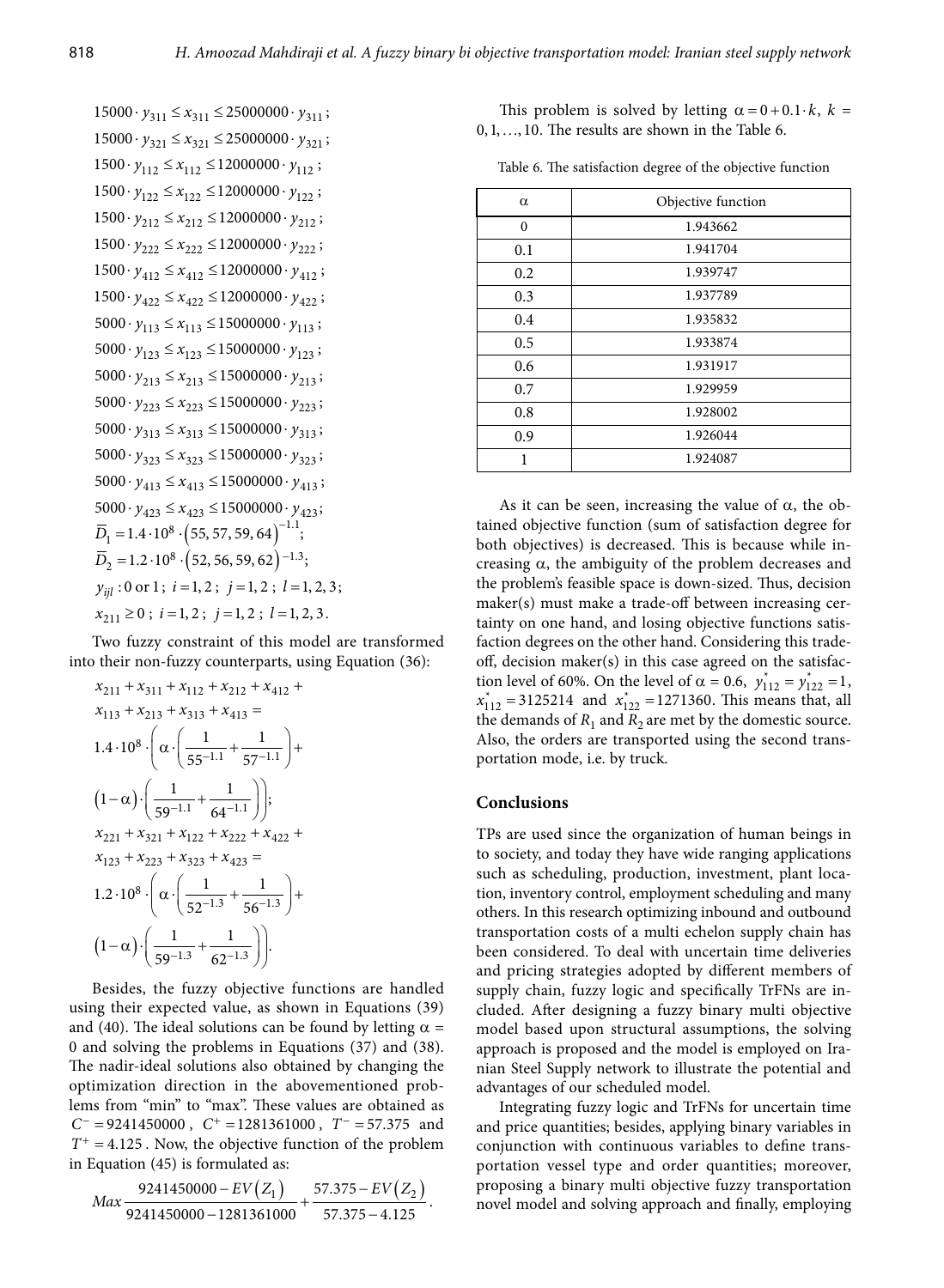the proposed model in Iranian Steel supply network are the significant advantages of our research. The proposed model can be used for unlimited multi- echelon supply chains as we have performed in a supply chain network framework. Moreover prior researches optimized a single objective one stage TP, although a more complex multi stage TP has been optimized using the novel binary multi objective model. For future possible studies, considering more integrated supply networks, using stochastic demand functions and considering shipping line companies' policies as new constraint are notable.

#### **References**

- Alam, T.; Rastogi, R. 2011. Transportation problem: extensions and methods – an overview, *VSRD International Journal of Business and Management Research* 1(2): 121–126.
- Allahviranloo, T.; Firozja, M. A. 2007. Note on "Trapezoidal approximation of fuzzy numbers", *Fuzzy Sets and Systems*  158(7): 755–756. <https://doi.org/10.1016/j.fss.2006.10.017>
- Amoozad Mahdiraji, H.; Razavi Hajiagha, S. H.; Hashemi, S. S.; Zavadskas, E. K. 2016. A grey multi-objective linear model to find critical path of a project by using time, cost, quality and risk parameters, *E+M Ekonomie a Management* 19(1): 49–61. <https://doi.org/10.15240/tul/001/2016-1-004>
- Amoozad Mahdiraji, H.; Razavi Hajiagha, S. H.; Pourjam, R. 2011. A grey mathematical programming model to time-cost trade-offs in project management under uncertainty, in *Proceedings of 2011 IEEE International Conference on Grey Systems and Intelligent Services*, 15–18 September 2011, Nanjing, China, 698–704. <https://doi.org/10.1109/GSIS.2011.6044123>
- Amoozad Mahdiraji, H.; Zavadskas, E.; Razavi Hajiagha, S. H. 2015. Game theoretic approach for coordinating unlimited multi echelon supply chains, *Transformations in Business* & *Economics* 14(2): 133–151.
- Bai, G.; Mao, J.; Lu, G. 2004. Grey transportation problem, *Kybernetes* 33(2): 219–224.

<https://doi.org/10.1108/03684920410514148>

- Ban, A. I.; Coroianu, L. 2014. Existence, uniqueness and continuity of trapezoidal approximations of fuzzy numbers under a general condition, *Fuzzy Sets and Systems* 257: 3–22. <https://doi.org/10.1016/j.fss.2013.07.004>
- Basirzadeh, H. 2011. An approach for solving fuzzy transportation problem, *Applied Mathematical Sciences* 5(29–32): 1549–1566.

Chanas, S. 2001. On the interval approximation of a fuzzy number, *Fuzzy Sets and Systems* 122(2): 353–356. [https://doi.org/10.1016/S0165-0114\(00\)00080-4](https://doi.org/10.1016/S0165-0114(00)00080-4) 

- Chanas, S.; Kołodziejczyk, W.; Machaj, A. 1984. A fuzzy approach to the transportation problem, *Fuzzy Sets and Systems* 13(3): 211–221. [https://doi.org/10.1016/0165-0114\(84\)90057-5](https://doi.org/10.1016/0165-0114(84)90057-5)
- Chanas, S.; Kuchta, D. 1996. A concept of the optimal solution of the transportation problem with fuzzy cost coefficients, *Fuzzy Sets and Systems* 82(3): 299–305.

[https://doi.org/10.1016/0165-0114\(95\)00278-2](https://doi.org/10.1016/0165-0114(95)00278-2)

Chen, S.-J.; Chen, S.-M. 2007. Fuzzy risk analysis based on the ranking of generalized trapezoidal fuzzy numbers, *Applied Intelligence* 26(1): 1–11.

<https://doi.org/10.1007/s10489-006-0003-5>

Chiang, J. 2005. The optimal solution of the transportation problem with fuzzy demand and fuzzy product, *Journal of Information Science and Engineering* 21(2): 439–451.

- Delgado, M.; Vila, M. A.; Voxman, W. 1998. On a canonical representation of fuzzy numbers, *Fuzzy Sets and Systems* 93(1): 125–135. [https://doi.org/10.1016/S0165-0114\(96\)00144-3](https://doi.org/10.1016/S0165-0114(96)00144-3)
- Deng, J. L. 1989. Introduction to Grey system theory, *The Journal of Grey System* 1(1): 1–24.
- Dubois, D.; Prade, H. 1987. The mean value of a fuzzy number, *Fuzzy Sets and Systems* 24(3): 279–300. [https://doi.org/10.1016/0165-0114\(87\)90028-5](https://doi.org/10.1016/0165-0114(87)90028-5)
- Ebrahimnejad, A. 2014. A simplified new approach for solving fuzzy transportation problems with generalized trapezoidal fuzzy numbers, *Applied Soft Computing* 19: 171–176. <https://doi.org/10.1016/j.asoc.2014.01.041>
- Esmaeili, M.; Aryanezhad, M.-B.; Zeephongsekul, P. 2009. A game theory approach in seller–buyer supply chain, *European Journal of Operational Research* 195(2): 442–448. <https://doi.org/10.1016/j.ejor.2008.02.026>
- Gani, A. N.; Samuel, A. E.; Anuradha, D. 2011. Simplex type algorithm for solving fuzzy transportation problem, *Tamsui Oxford Journal of Information and Mathematical Sciences*  27(1): 89–98.
- Grzegorzewski, P. 2008. New algorithms for trapezoidal approximation of fuzzy numbers preserving the expected interval, in *Proceedings of IPMU'08*, 22–27 June 2008, Torremolinos, Málaga, Spain, 117–123.
- Grzegorzewski, P. 1998. Metrics and orders in space of fuzzy numbers, *Fuzzy Sets and Systems* 97(1): 83–94. [https://doi.org/10.1016/S0165-0114\(96\)00322-3](https://doi.org/10.1016/S0165-0114(96)00322-3)
- Güzel, N. 2010. Fuzzy transportation problem with the fuzzy amounts and the fuzzy costs, *World Applied Sciences Journal*  8(5): 543–549.
- Heilpern, S. 1992. The expected value of a fuzzy number, *Fuzzy Sets and Systems* 47(1): 81–86. [https://doi.org/10.1016/0165-0114\(92\)90062-9](https://doi.org/10.1016/0165-0114(92)90062-9)
- Jia, P.; Amoozad Mahdiraji, H.; Govindan, K.; Meidutė, I. 2013. Leadership selection in an unlimited three-echelon supply chain, *Journal of Business Economics and Management* 14(3): 616–637. <https://doi.org/10.3846/16111699.2012.761648>
- approach, *European Journal of Operational Research* 117(3): Jiménez, F.; Verdegay, J. L. 1999. Solving fuzzy solid transportation problems by an evolutionary algorithm based parametric 485–510. [https://doi.org/10.1016/S0377-2217\(98\)00083-6](https://doi.org/10.1016/S0377-2217(98)00083-6)
- Jiménez, F.; Verdegay, J. L. 1998. Uncertain solid transportation problems, *Fuzzy Sets and Systems* 100(1–3): 45–57. [https://doi.org/10.1016/S0165-0114\(97\)00164-4](https://doi.org/10.1016/S0165-0114(97)00164-4)
- Jin, S.; Lee, J.; Gen, M. 2011. *Multi-product Two-stage Logistics Problem*. Waseda University, Japan.
- Kaur, A.; Kumar, A. 2012. A new approach for solving fuzzy transportation problems using generalized trapezoidal fuzzy numbers, *Applied Soft Computing* 12(3): 1201–1213. <https://doi.org/10.1016/j.asoc.2011.10.014>
- Kocken, H. G.; Sivri, M. 2016. A simple parametric method to generate all optimal solutions of fuzzy solid transportation problem, *Applied Mathematical Modelling* 40(7–8): 4612– 4624. <https://doi.org/10.1016/j.apm.2015.10.053>
- Kumar, A.; Gupta, A. 2011. Methods for solving fuzzy assignment problems and fuzzy travelling salesman problems with different membership functions, *Fuzzy Information and Engineering* 3(1): 3–21. <https://doi.org/10.1007/s12543-011-0062-0>
- Kumar, A.; Gupta, A.; Sharma, M. K. 2010. Solving fuzzy bicriteria fixed charge transportation problem using a new fuzzy algorithm *International Journal of Applied Science and Engineering* 8(1): 77–98.